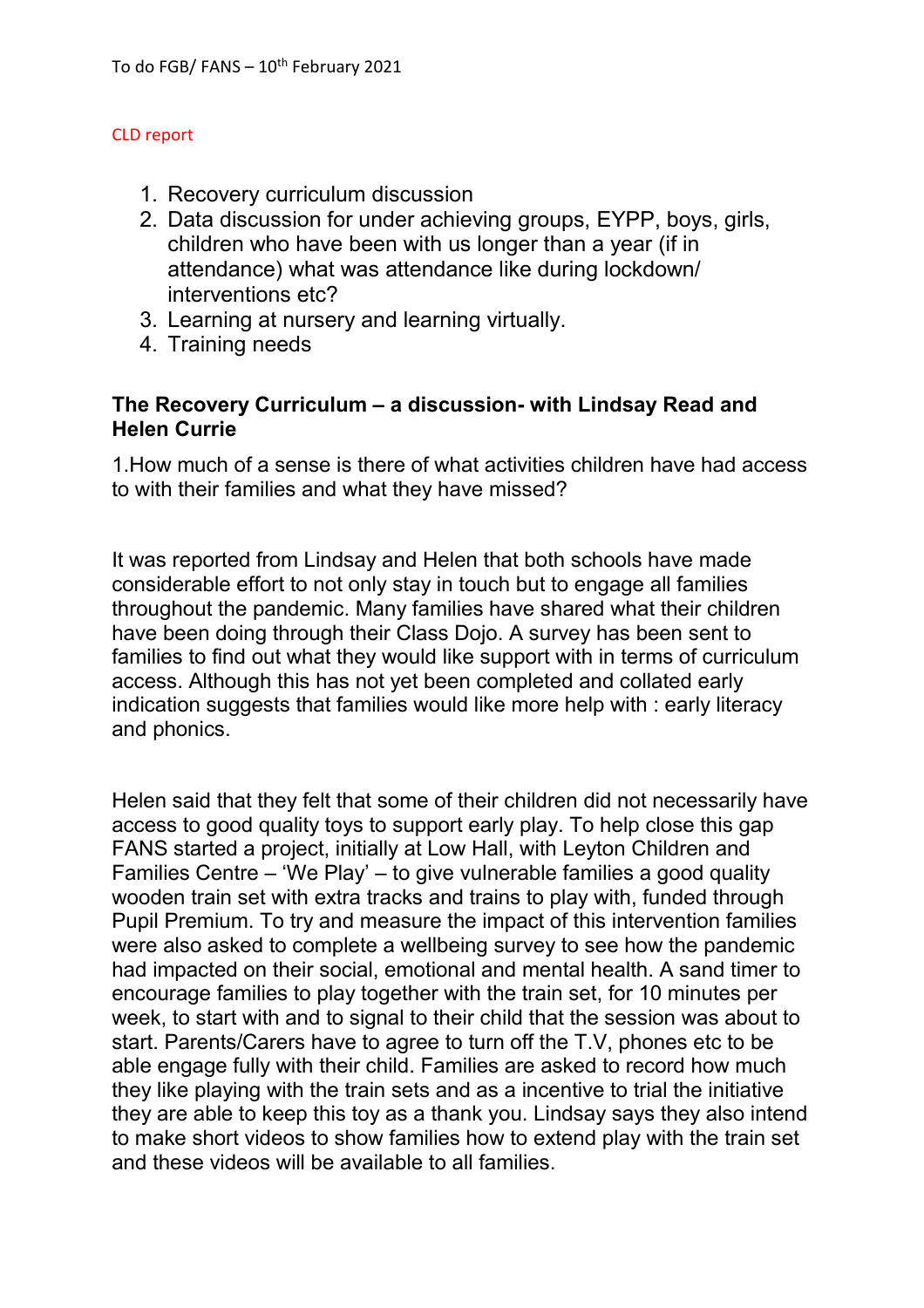# 2. **How easy or difficult has communication been with families ?**

As previously discussed many families have continued to use the Class Dojo to remain in touch with both Low Hall and Church Hill which has made it easy to see who is engaging with the curriculum on offer. Around 97% of families use their child's Class Dojo well and are being supported with their child's learning, e.g. through stories and songs; keeping in contact with the community ,e.g. through advertised courses and with their teachers, e.g. walking the dog with Pat. For families that maybe harder to reach, for various reasons, the schools have ensured that they stay in touch by regular calls home. It was felt that keeping in touch had been relatively easy. Families at Low Hall and Church Hill only need a phone to stay in touch so from this perspective it has been relatively easy .

3.**What struggles have been felt by your families? what have you been surprised by?** As reported over Lockdown digital poverty is a concern and as discussed discrepancy in quality of toys at home to support and develop play? For some families the pandemic has affected basic needs such as worry over being able to feed their families.50% children have been in attendance at both nursery schools and 62 children at Church Hill per day.

## 4.Data **discussion for underachieving groups: Early Years Pupil Premium (EYPP), girls/boys, children that have been in attendance at nursery for longer than an year.**

Autumn data showed that boys across both schools underperformed in comparison to girls.

EYPP are the children that have most been referred to Speech, Language and Communication services and for SEND and within this group boys form the largest cohort.

There was discussion around does this data also ask the questions are we measuring too early before children have had the chance to begin to develop communication skills, for example, are we measuring the wrong areas to best indicate development and are our expectations well-focussed ? This type of discussion and analysis of data have shown that a focus on: speaking and communication is needed. As well as careful focus on areas of development for each school and continuing emphasis to share good practice between schools to build consistency across FANS.This may include: Church Hill continuing to developing confidence as practitioners to support learning when playing alongside children in the here and now. Low Hall to continue find ways to maintain high level activities when the nursery is very busy and their focus changes to meet high level of needs. Both schools have good practice in these areas and other areas to share.